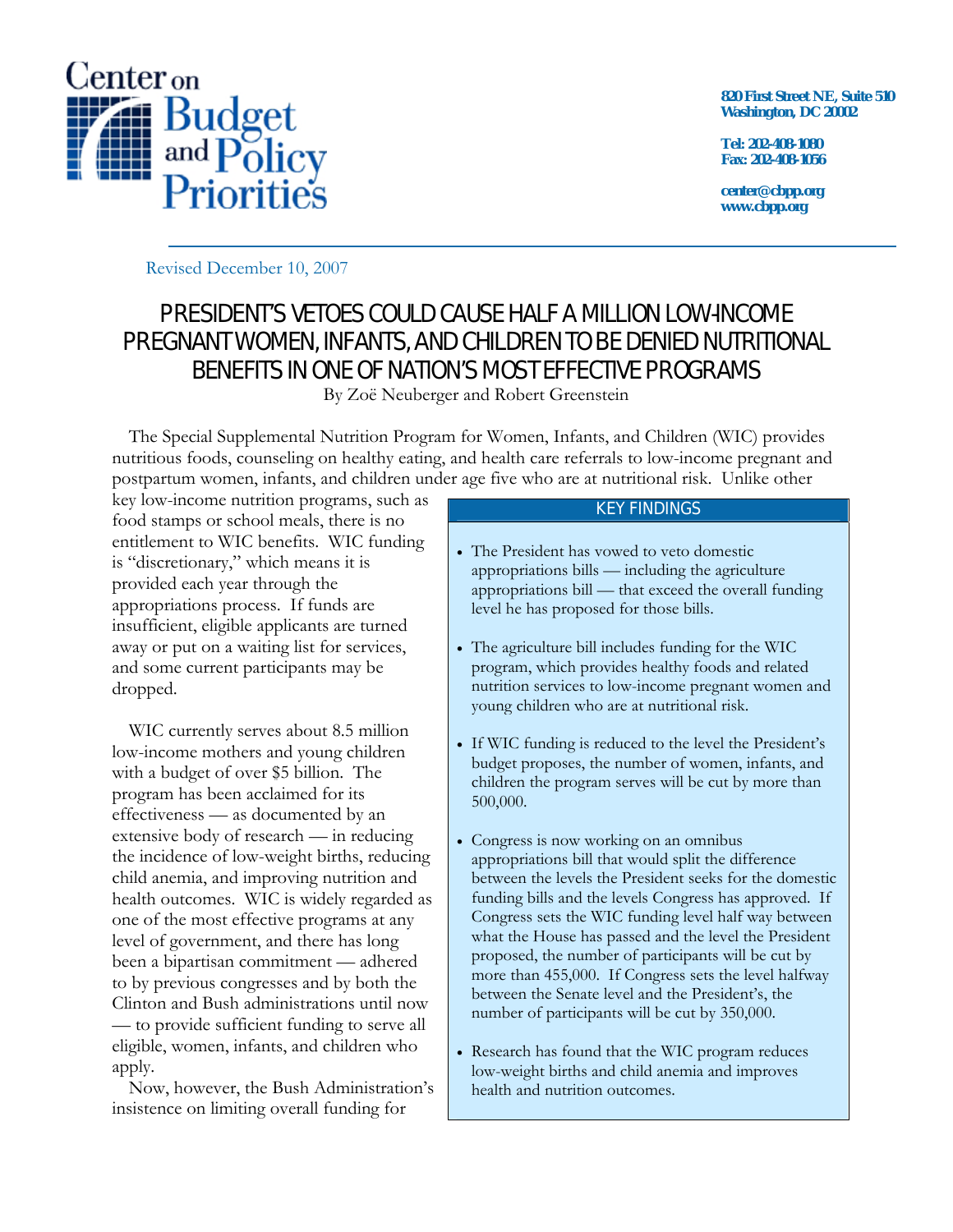domestic discretionary programs to the level proposed in the President's budget — and the President's vow to veto the agriculture appropriations bill because it exceeds the level his budget proposed for that bill — is raising the specter of substantial cuts in the program. (For a discussion of the President's veto threat, see the box on page 3.) If funding for WIC, along with other domestic discretionary programs, is reduced to the level the President has proposed, the number of low-income women, infants, and children served by the program will have to be cut by *more than 500,000* below the current level.

#### Funding Level Proposed by the Administration is Insufficient to Avert Cutbacks

 The President proposed a fiscal year 2008 funding level for WIC of \$5.387 billion, which was intended to serve an average monthly caseload of 8.28 million participants. At the time the President's budget was put together late last year, this amount may have seemed sufficient. For two years in a row the per-participant cost of WIC foods had actually declined. Since the budget was developed, however, dairy prices have soared, and they are expected to remain elevated in fiscal year 2008. Milk and cheese account for about 40 percent of WIC food expenditures. Prices have also risen to high levels for juice and eggs, which account for another 25 percent of WIC food costs. As a result of higher food prices, it will cost significantly more than the Administration had anticipated to serve each WIC participant in fiscal year 2008.

 Based on current food prices (and the latest estimates of food prices for the rest of fiscal year 2008), the funding level provided in the President's budget would serve an average monthly caseload of only 7.93 million participants, significantly fewer than the Administration intended.<sup>1</sup> Moreover, participation has risen somewhat in recent months as WIC food prices have spiked, making it more difficult for low-income families to afford these foods without assistance, and as unemployment has started to climb. The program served 8.49 million participants in the final quarter of fiscal year 2007, the most recent period for which data are available. Thus, the number of women, infants, and children that the program serves is 560,000 above the number who could be served under the funding level in the President's budget.

 To date, the U.S. Department of Agriculture, which oversees the WIC program, has instructed the states (which actually operate the program) *not* to turn eligible WIC applicants away even though the funding level for fiscal year 2008 is uncertain. This has been helpful in averting WIC cutbacks until now. But if WIC funding ends up at the level in the President's budget, it will mean that states will have operated for the first several months of the fiscal year at a funding level that significantly exceeds the available funding rate for the fiscal year — and states will actually need to cut WIC caseloads by *more than* 560,000 people in coming months to end up with an average participation decline of 560,000 for fiscal year 2008 as a whole.<sup>2</sup>

 $\overline{a}$ 

<sup>1</sup> For the last few years, the WIC program has had a modest contingency fund with approximately \$125 million in it. Contingency funds were provided to states at the end of fiscal year 2007 to avert caseload cuts. At the start of the 2008 fiscal year, the balance in the contingency fund was \$108 million. The President's budget proposed to add \$59 million to the contingency fund. The estimates in this paper assume that all contingency funds are used in fiscal year 2008 to provide food benefits to WIC participants.

<sup>2</sup> The President's budget also includes a detrimental proposal to cut funding for WIC services (such as nutrition education, breastfeeding support, smoking cessation counseling, and health care referrals) and program administration. If enacted, that would enable somewhat more participants to be served for a given appropriation level, but it would make the program less effective. Congress has rejected this proposal and similar ones on a bipartisan basis each year for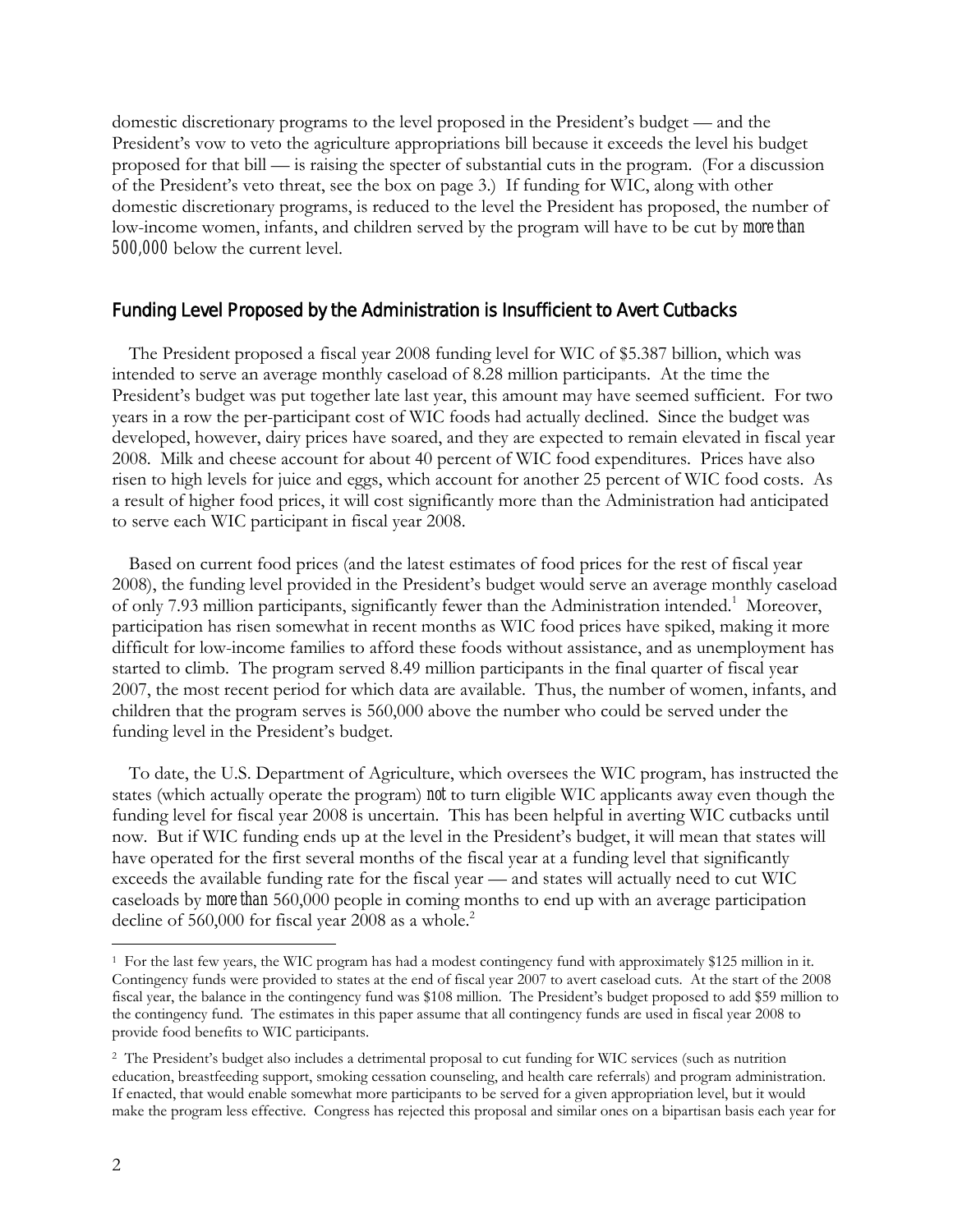### What Has the President Threatened to Veto?

 The President is insisting that Congress limit overall discretionary funding for 2008 to \$933 billion, while providing the full increase he has requested for the Pentagon and other military activities *unrelated*  to operations in Iraq, Afghanistan, and the "war on terror." (The \$196 billion in 2008 funding the President has requested for Iraq, Afghanistan, and anti-terrorism activities is on top of this.) Given the level of funding being provided for the defense, homeland security, and international appropriations bills, the amount of funding left within the President's \$933 limit for the eight domestic appropriations bills is *\$16.4 billion below the level provided those bills for 2007*, adjusted for inflation. In other words, the President is planning to veto the domestic appropriations bills unless they contain \$16.4 billion in cuts. In contrast, the domestic appropriations bills that Congress has developed contain *increases* of about \$5 billion.

 The President is not insisting that every domestic appropriation bill be cut by the exact amount he proposed in his budget. But he has vowed to veto any bill that provides funding in excess of his budget request *unless* Congress eliminates the "excess" by cutting *other* domestic appropriations bills even *more deeply* than he has proposed. Since funding for the other domestic appropriation bills being approved by Congress also generally exceeds the shrunken levels the President has proposed, those bills do not contain additional cuts that could be used to offset the amount by which the agriculture appropriations bill exceeds the President's proposed level.

 The President thus intends to veto the agriculture bill unless it is cut down to his levels. Accordingly, this paper focuses on the effect of bringing the WIC funding level down to the level that the President's budget contains. If the WIC program were spared and funded at a higher level than the President requested, other domestic programs would need to be cut more deeply for Congress to meet the President's demand and avert vetoes.

 Moreover, reductions in the WIC caseload below the current level do not reflect the likelihood that the number of eligible families seeking WIC services will increase if adequate funding is available. Based on WIC participation trends and the current economic outlook, the Center estimates that the average monthly WIC caseload in fiscal year 2008 would increase by 70,000 from the current level of 8.49 million to a level of 8.56 million — if all eligible applicants were served. Thus, an estimated 630,000 mothers and young children would likely be turned away if the program is funded at the level proposed by the President.

the past several years. Accordingly, the estimates in this paper assume that this proposal will not be adopted. If this proposal were adopted, the number of women, infants, and children who could be served with the President's proposed funding level still would be about 340,000 below the number served in the last quarter of fiscal year 2007.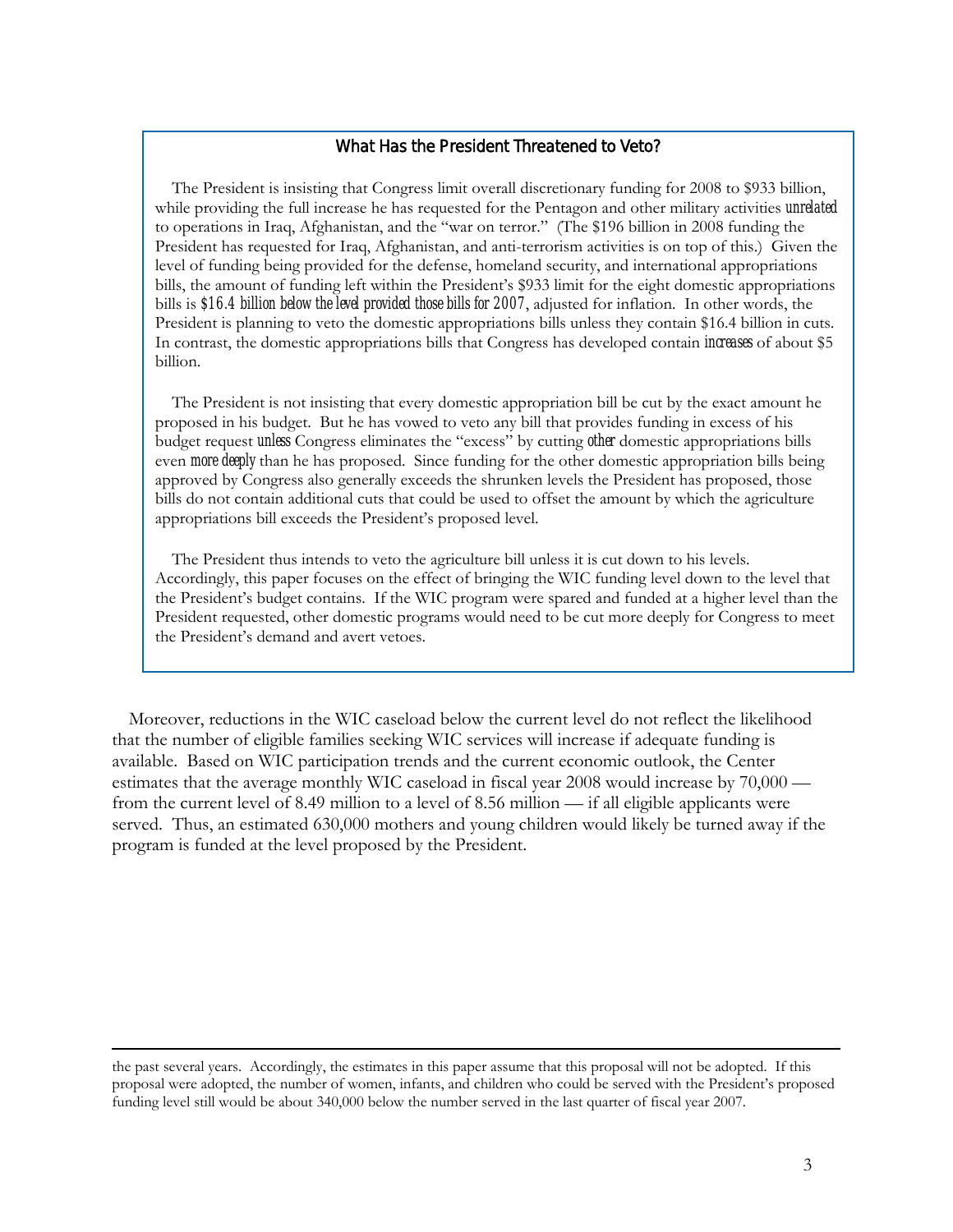## Funding Levels in House and Senate Agriculture Appropriations Bills Are Above the President's Level But Are Insufficient to Avert Cuts

 The pending House and Senate agriculture appropriations bills provide more WIC funding than the President proposed. The House-passed bill provides \$5.604 billion for WIC, \$217 million above the President's level. The bill adopted by the Senate Appropriations Committee provides \$5.720 billion, or \$333 million more than the President proposed.

 Neither of these amounts would be sufficient, however, to maintain the current caseload of 8.49 million women and children, although fewer eligible families would have to be turned away than under the President's proposed funding level. For example, the funding provided in the House bill would serve approximately 270,000 more WIC participants than the President's proposed funding level — but would necessitate a reduction of about 290,000 participants below the current caseload level.

 In addition, there is a good possibility that in the absence of the President's veto threats, a conference report on the agriculture appropriations bill would contain a higher funding level for WIC than either the House or the Senate bills. When the House and Senate agricultural appropriations subcommittees wrote their bills, WIC food prices were considerably lower than they are now, and estimates of how much funding WIC would need in 2008 were significantly lower as well. Both bills include report language making a commitment to monitor WIC costs closely and "take additional action as necessary to ensure that funding provided in fiscal year 2008 is sufficient to serve all eligible applicants."

### What Would Happen If Congress "Splits the Difference"?

 Press reports indicate that Congressional leaders are considering legislation that "splits the difference" between the overall level of funding provided in the appropriations bills that Congress has prepared and the overall level the President has proposed. If this approach is adopted, Congress will have to cut the funding in these bills by close to \$11 billion.

 If this reduction were achieved by splitting the difference between the funding level the President has proposed for each program and the funding level for that program in the pending Congressional bills, then WIC would be funded at a level between \$5.496 billion (if the difference were split with the House bill) and \$5.554 billion (if the difference were split with the Senate bill). These funding levels would require the WIC caseload to be cut by 350,000 women, infants, and children from its current level (if the difference were split with the Senate bill) and by 455,000 participants below the current level (if the difference were split with the House bill).

 If Congress splits the overall difference with the President, it will not need to split the difference half way for *every* domestic program; it could provide more to some highly effective programs such as WIC. But to do so, it would need to reduce funding closer to the President's levels for some other programs.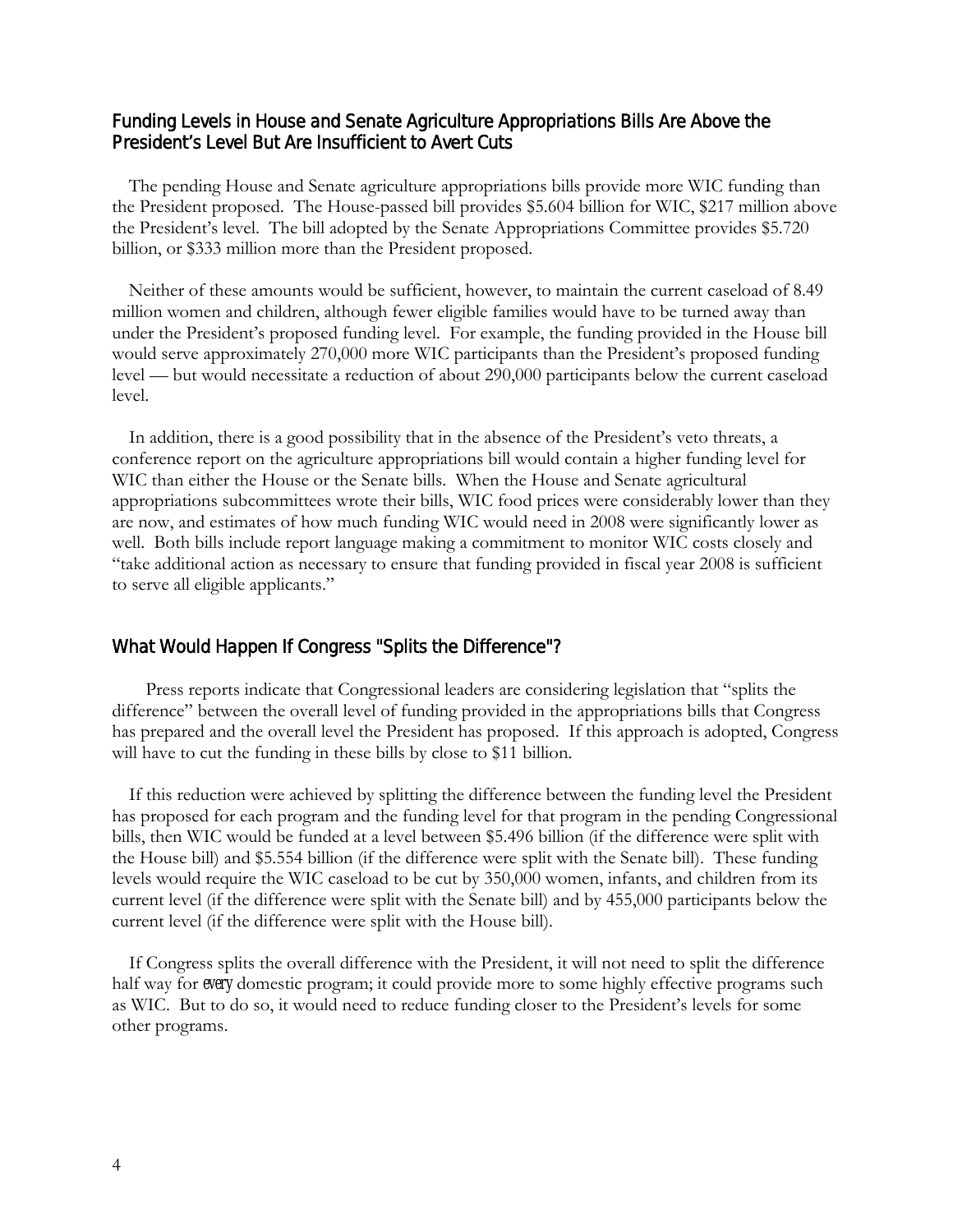## How Would States be Affected?

 WIC is a fully federally funded program, and state administrators need to ensure they do not exceed their annual WIC grant. If funding is inadequate to maintain the current caseload, as it would be if WIC were funded at the President's level, state WIC programs would have to reduce participation and establish waiting lists. The figures in the following table show the approximate reduction in the number of women, infants, and children who could be served in each state under the President's proposed funding level (as compared to the number who were served in the last quarter of fiscal year 2007).

 These state-by-state estimates were computed in the following manner. First, we calculated the number of participants who could receive WIC benefits nationally under the President's proposed funding level, by dividing the funds that would be available for WIC benefits by our estimate of the average monthly cost of serving each participant (based on the latest data). This produces the estimate that the number of women, infants, and children served nationally would have to be reduced by 562,600. (The estimate assumes that all contingency funds would be used to provide food benefits, as explained in note 1.)

 We then calculated the state-by-state estimates by multiplying the national participation decline of 562,600 by each state's share of WIC participants in 2006, the last year for which final data are available. For example, if a state had 3 percent of WIC participants in 2006, we assumed that the number of WIC participants in the state would be reduced by 3 percent of the overall drop of 562,600.